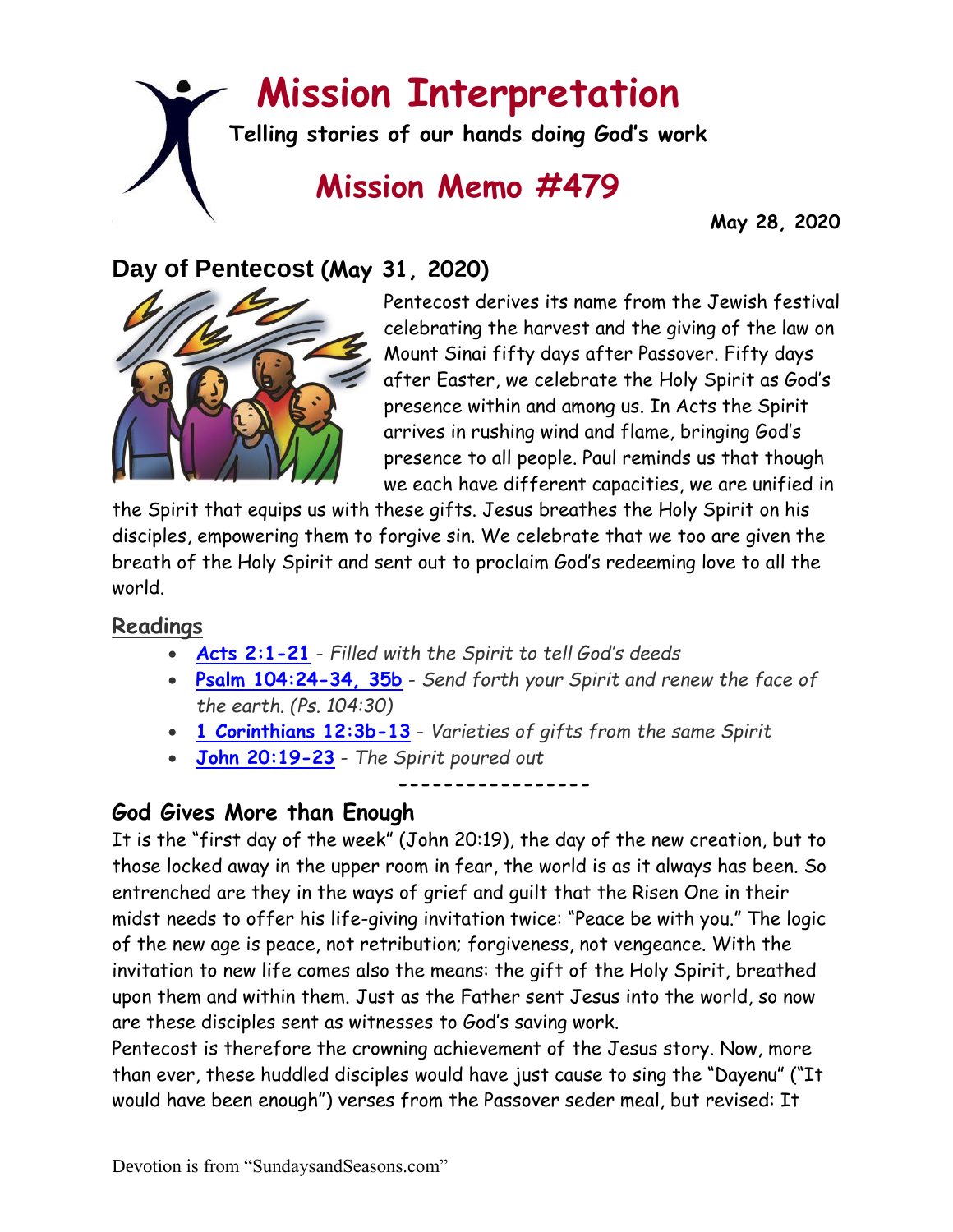would have been enough for the Word and wisdom of God to have been born in the flesh . . . Dayenu! It would have been enough for the Word to grow to adulthood and share his stunning parables about God's gracious activity in the world . . . Dayenu! It would have been enough for this Word to say to his enemies, "Father, forgive them" . . . Dayenu! It would have been enough for this Word to have died on a cross for us . . . Dayenu! It would have been enough that he rose again in blessing, not vengeance . . . Dayenu! But now, beyond what we would even expect—the Word becomes our word and it is written on our hearts at Pentecost . . . Dayenu! It is enough, and more than enough to enflame our ministry of reconciliation in a world in need of a healing word.

-----------------------------------------

#### **LWF World Service Annual Report**



Through the [Lutheran World Federation \(LWF\)](https://www.lutheranworld.org/) we are part of a global communion of Lutherans coming from 148 churches, representing over 75.5 million Christians in 99 countries. LWF World Service (WS) is the humanitarian and development arm of the LWF. It is particularly well known for its timely, compassionate, and professional humanitarian work, and for its field presence in hard-to-reach areas. Its work is people centered and community based. Above all, WS works with the most vulnerable, and in order to claim and uphold their rights, we engage proactively with local government and community structures. A defining feature of World Service is its local rootedness and

global connectivity, linking local community voices with international dialogue, advocacy, and peace work.

The LWF World Service Annual Report 2019 was recently released. It gives an overview of highlights from LWF World Service work in 2019 featuring emergency response, livelihood, quality services and protection work. There are many great stories to share that show how the LWF through its diaconal arm has been supporting vulnerable people in 25 countries worldwide. The report includes chapters on advocacy, the Augusta Victoria Hospital, as well as the audited financial report. [Click here](https://www.lutheranworld.org/content/resource-lwf-world-service-annual-report-2019?ct=t(EMAIL_CAMPAIGN_20190719_COPY_01)) to download the report.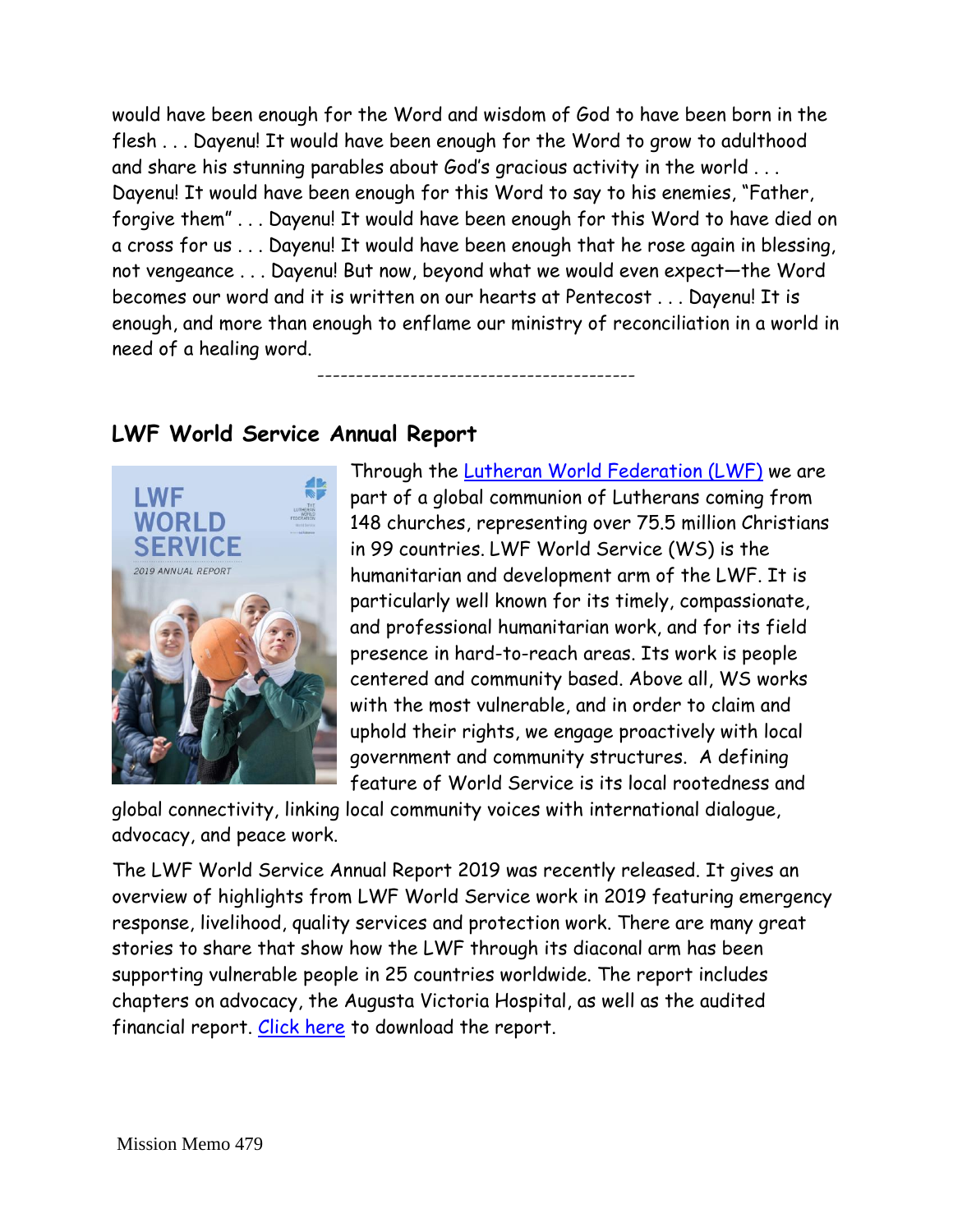# **[A Week to Remember Interconnectivity of All Life](https://blogs.elca.org/advocacy/a-week-to-remember-interconnectivity-of-all-life/)**

*Ruth Ivory-Moore, ELCA Program Director, Environment and Corporate Social Responsibility*

What do a Malayan Tiger, Santa Catalina Island Rattlesnake, Ridgeway Hawk, Hawksbill Turtle and Eastern Black Rhino have in common? For one thing, each animal plays an important role in balancing and maintaining healthy ecosystems. But also, each of these animals is classified as critically endangered – that is, facing an extremely high risk of extinction in the wild due in large part to human activity.\* In the ELCA resource, "[Why Lutherans Care for Creation](http://download.elca.org/ELCA%20Resource%20Repository/Why_Lutherans_Care_For_Creation.pdf?_ga=2.30085626.475728957.1589805397-2059685158.1584637778)," we are reminded that the key tenet of Lutheran ethics has been faith active in love. "When we expand the definition of 'neighbor' to include the plant and animal life that surrounds us and upon which we depend, we are called to embrace not only the 'two kingdoms' of church and society but also the 'kingdoms ' of the plant, animal and geologic worlds – the entire orbit of our life" (pg. 5). Yet humanity's greed and selfishness seen in various activities such as poaching, black-markets and deforestation have played a key role in causing these creatures to be nearing extinction.



May 15th was [Endangered Species Day,](https://www.fws.gov/endangered/esday/index.html) a day set aside to recognize the national conservation efforts to protect our nation's endangered species and their habitats. This week of May 18th marks the fifth anniversary of Laudato Si', a letter from Pope Francis to all Roman Catholic bishops subtitled "on care for

our common home." In this encyclical he reminded that "[p]eace, justice and the preservation of creation are three absolutely interconnected themes, which cannot be separated and treated individually without once again falling into reductionism" [\(Laudato Si,](https://w2.vatican.va/content/francesco/en/encyclicals/documents/papa-francesco_20150524_enciclica-laudato-si.html) p.92). [CLICK HERE](https://blogs.elca.org/advocacy/a-week-to-remember-interconnectivity-of-all-life/) to read more.

### **[Ecumenical Call to Common Prayer](https://blogs.elca.org/eirr/ecumenical-call-to-common-prayer/)**

As we approach the twentieth anniversary of our full communion agreement, "Called [to Common Mission](https://download.elca.org/ELCA%20Resource%20Repository/Called_To_Common_Mission.pdf)," we give thanks to God for the partnership we share with The [Episcopal Church.](https://episcopalchurch.org/) In the coming months, we will pray for and with one another, seeking spiritual renewal in these challenging times, and revival for the common mission we share.

From Pentecost Sunday through the first Sunday in September, Presiding Bishop Elizabeth Eaton and her Episcopal counterpart Presiding Bishop Michael Curry welcome congregations and individuals to regularly pray "A Prayer for the Power of

Mission Memo 479